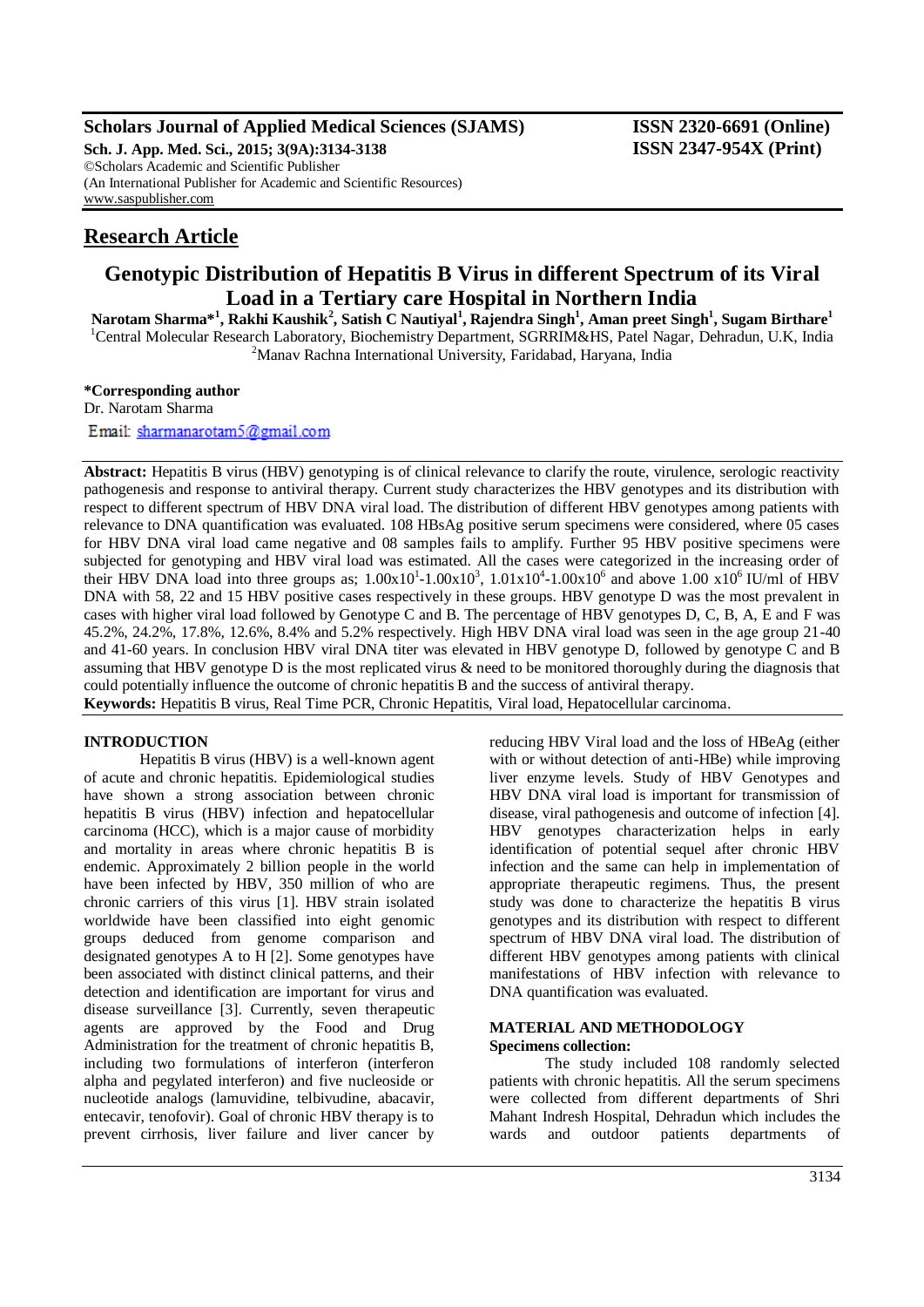Gastroenterology and Medicine. The study was done in between the period of year 2012 to 2014 and was approved by institutional ethical clearance body and written consent was taken from the individual patients where ever required. The patients were selected on the diagnosis infection and include different parameters like liver function tests, clinical symptoms, endoscopy etc. Inclusion criteria: patients confirming anti HBV antibodies utilizing third generation ELISA kit from Erba diagnostics Mannheium, Germany and HBV DNA quantification was done by Roche Taqman 48 Real-time Polymerase Chain Reaction (PCR). HBV viral load: 5ml blood was collected from patients and serum was collected and further RNA was extracted from the separated serum using high pure viral DNA extraction kit as per the manufacturer's protocol (Roche Diagnostic,). Cobas TaqMan HBV test uses PCR amplification primers that define a sequence within the highly conserved precore/core region of the HBV genome. HBV genotypes characterization: Collect blood in a clean, dry, sterilized vial and allow it to clot. Separate the serum by centrifugation at 5000 rpm for 15minutes at room temperature. The region from nucleotide position 2410 to 1314 was amplified using a nested PCR with the utilization of first and second round primers (Table1) [5]. The first reaction of the Nested PCR mix consisted of 5µl of 10x PCR Buffer, 4µl of 2mM dNTPs, 6µl of 25mM MgCl<sub>2</sub>, 0.5µl of each primer 1 and primer 2, 1µl of 1mM AmpliTaq Gold DNA Polymerase and 8µl of Nuclease free water. To this reaction mix, 25µl of HBV DNA was added to make up the volume upto 50µl. The ABI veritti, Germany thermocycler was used and programmed to first incubate the samples for 10 min at 95°C, followed by 40 cycles consisting of 94°C for 20 s, 55°C for 20 s, and 72°C for 1 min. A final extension step at 72°C for 5min was also included. For every specimen two second round PCRs were performed for each sample, with the common universal sense primer (B2) and mix A for types A through C and the common universal antisense primer (B2R) and mix B for types D through F (Table 1). A 5µl aliquot of the first PCR product was added to two tubes containing the second sets of 0.5µl of each of the inner primer pairs, 5µl of 10x PCR Buffer, 5µl of  $2mM$  dNTPs, 5µl of  $25mM$  MgCl<sub>2</sub>, 1µl of AmpliTaq Gold DNA Polymerase and 7µl of Nucleus free water for a total volume of 30µl. These were amplified for 40 cycles with the following parameters: preheating at 95°C for 10 min, 20 cycles of amplification at 94°C for 20 s, 58°C for 20 s, and 72°C for 30 s, and an additional 20 cycles of 94°C for 20 s, 60°C for 20 s, and 72°C for 30 s. A final extension step was given at 72°C for 5min was also included. Genotypes of HBV for each sample were determined by identifying the genotype-specific DNA bands. Mix A allows for the specific detection of PCR products for types A, B and C, and Mix B allows for detection of types D, E, and F, type specific PCR products were recognized clearly by their distinct sizes

in gel electrophoresis as described earlier [5]. Gel Electrophoresis of the PCR Amplicon. The two different second-round PCR products 20µl from one sample with 4µl of gel loading dye were separately electrophoresed on a 1.6% Agarose gel prepared in 1X TAE Buffer, stained with ethidium bromide, and evaluated under UV light. The sizes of PCR products were estimated according to the migration pattern of a 100bp DNA ladder. The typical electrophoresis patterns of PCR products from different HBV genotypes as determined by the PCR genotyping system can be observed. Amplicon products of 68 bp, 97bp, 119bp, 122bp and 281 bp for HBV genotypes A,F,D,C and B respectively were observed.

### **RESULTS**

Out of 108 serum specimens collected for the proposed study, 05 showed target not detected when quantitated for HBV DNA by Real Time PCR (RT-PCR). Therefore 103 HBsAg positive specimens were quantitated for HBV DNA viral load by the COBAS TaqMan48 RT-PCR. The COBAS TaqMan48 Analyzer automatically determines the HBV DNA titer for the specimen as well as control. The HBV DNA titer is expressed in International Units (IU)/ml and can be converted in copies/ml. The conversion factor between HBV International Units/ml and HBV copies/ml is 1 IU is equal to 5.82 copies/ml using the WHO HBV International Standard for NAT testing, 97/746. In the present study, the lowest quantitation titre in the studied specimens was 2.33 X  $10^1$  IU/ml and the highest was greater than  $1.1 \times 10^8$  IU/ml. Further the quantitated specimens were genotyped through A to F by nested PCR. The first round PCR primers and second round PCR primers were designed on the basis of the conserved nature of nucleotide sequences in regions of the pre-S1 through S genes, irrespective of the six HBV genotypes. Out of the 103 quantified specimens only 95 were genotyped because of the DNA degradation of 08 quantified specimens which were rejected for the further genotyping. 95 confirmed HBV positive specimens were subjected for genotyping and HBV viral load was estimated in all the cases which were categorized in the increasing order of their HBV DNA load into three groups as;  $1.00 \times 10^{1} - 1.00 \times 10^{3}$ ,  $1.01 \times 10^{4}$ - $1.00x10^6$  and above  $1.00x10^6$  IU/ml of HBV DNA with 58, 22 and 15 HBV positive cases respectively in these groups. HBV genotype D was widespread in cases with higher viral load, assuming to be the most replicating form of HBV genotype followed by Genotype C and B. The percentage of HBV genotypes D, C, B, A, E and F was 45.2%, 24.2%, 17.8%, 12.6%, 8.4% and 5.2% respectively, with genotype D as the most prevalent. The specimens were collected from the different age groups, which includes, 0-20, 21–40, 41–60 and above 60 years, with number of cases as 09, 45, 30 & 11 respectively. Different HBV genotypes were detected in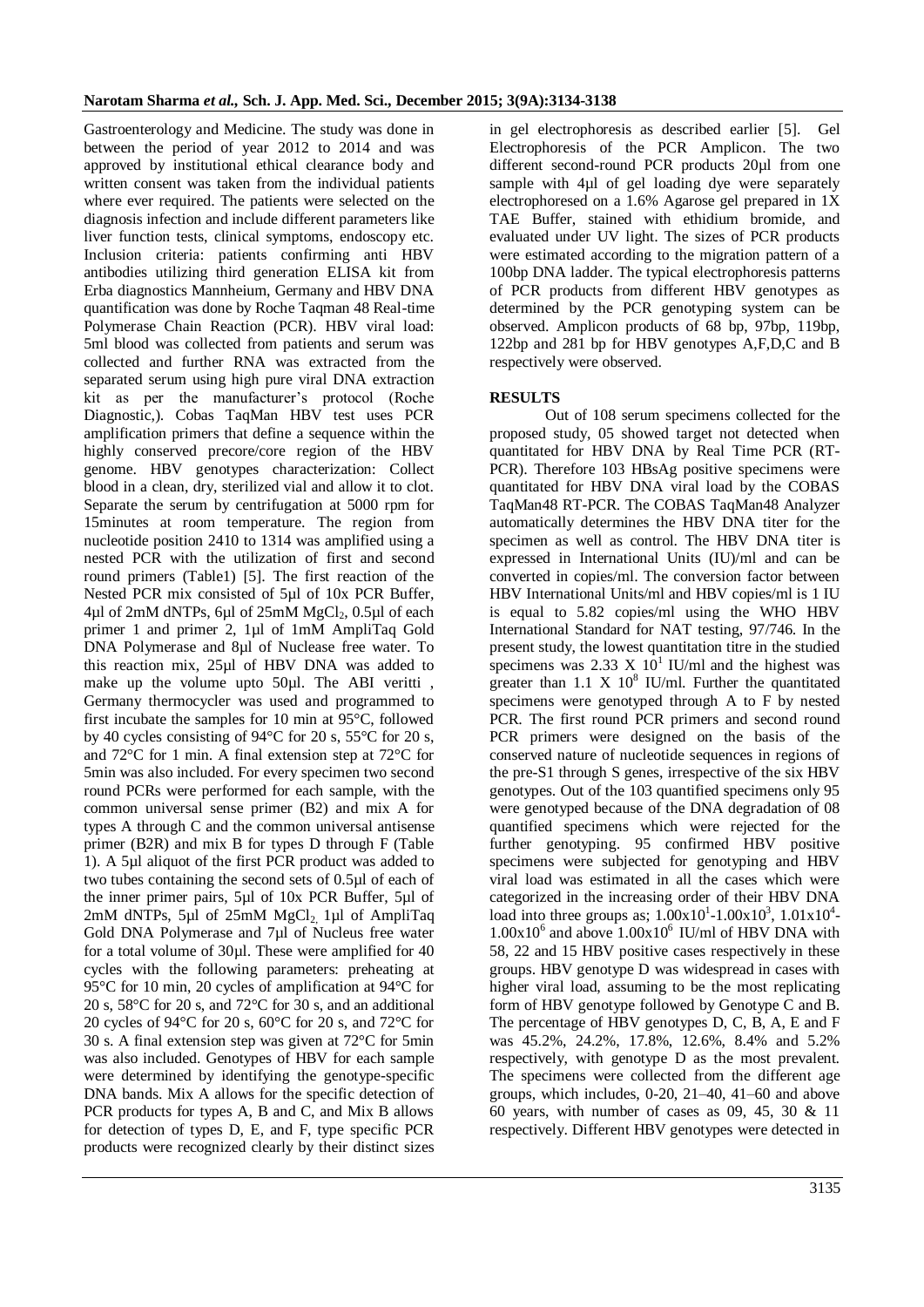the different age groups was with high HBV DNA viral load (Table 3).



**Fig. 1: Gel Electrophoresis of PCR products for different HBV genotypes**

| Table 1. Primer sequences used for HBV genotyping by nested PCR |                     |                                                                                   |  |  |  |  |  |
|-----------------------------------------------------------------|---------------------|-----------------------------------------------------------------------------------|--|--|--|--|--|
| Sr. No                                                          | Primer <sup>b</sup> | Sequence a (position, specificity, and polarity)                                  |  |  |  |  |  |
| First                                                           | P <sub>1</sub>      | 5'-TCA CCA TAT TCT TGG GAA CAA GA-39 (nt 2823-2845, universal, sense)             |  |  |  |  |  |
| <b>PCR</b>                                                      | $S1-2$              | 5'-CGA ACC ACT GAA CAA ATG GC-39 (nt 685-704, universal, antisense)               |  |  |  |  |  |
| round                                                           |                     |                                                                                   |  |  |  |  |  |
| Second<br><b>PCR</b><br>round                                   |                     | B2-5'-GGC TCM AGT TCM GGA ACA GT-3' (nt 67–86, types A to E specific, sense)      |  |  |  |  |  |
|                                                                 |                     | BA1R-5'-CTC GCG GAG ATT GAC GAG ATG T-3' (nt 113–134, type A specific, antisense) |  |  |  |  |  |
|                                                                 | Mix A               | BB1R-5'-CAG GTT GGT GAG TGA CTG GAG A-3' (nt 324–345, type B specific, antisense) |  |  |  |  |  |
|                                                                 |                     | BC1R-5'-GGT CCT AGG AAT CCT GAT GTT G-3' (nt 165–186, type C specific, antisense) |  |  |  |  |  |
|                                                                 | Mix B               | BD1-5'-GCC AAC AAG GTA GGA GCT-3' (nt 2979–2996, type D specific, sense)          |  |  |  |  |  |
|                                                                 |                     | BE1-5'-CAC CAG AAA TCC AGA TTG GGA CCA-3' (nt 2955–2978, type E specific, sense)  |  |  |  |  |  |
|                                                                 |                     | BF1-5'-GYT ACG GTC CAG GGT TAC CA-3' (nt 3032-3051, type F specific, sense)       |  |  |  |  |  |

 $^a$  An "M" represents a nucleotide that could be either an A or a C; a "Y" represents a nucleotide that could be either a C or a T. nt, nucleotide.

 $<sup>b</sup>$  The sequence for primer P1 was determined by Lindh *et al.* [5].</sup>

| Table 2: HD v DIVA then and genotypes detected |        |                           |                        |           |           |           |             |             |  |  |  |
|------------------------------------------------|--------|---------------------------|------------------------|-----------|-----------|-----------|-------------|-------------|--|--|--|
| <b>HBV DNA</b>                                 | No. of | <b>HBV</b>                | HBV genotypes detected |           |           |           |             |             |  |  |  |
| titer $(IU/ml)$                                | cases  | genotypes                 | А                      | B         |           |           | Е           | F           |  |  |  |
| $1.00x101$ -<br>$1.00x10^{3}$                  | 58     | Type A, B,<br>C, D, E & F | 06                     | 10        | 20        | 28        | 04          | 02          |  |  |  |
| $1.01 \times 10^{4}$<br>$1.00x10^6$            | 22     | Type A, B,<br>C, D, E & F | 04                     | 06        | 02        | 12        | 02          | 03          |  |  |  |
| Above<br>$1.00x10^6$                           | 15     | Type<br>$A,B,C,D \&$<br>E | 02                     | $\Omega$  | 01        | 03        | 02          | $00\,$      |  |  |  |
| Total = $95$                                   |        |                           | 12(12.6%)              | 17(17.8%) | 23(24.2%) | 43(45.2%) | $08(8.4\%)$ | $05(5.2\%)$ |  |  |  |

## **Table 2: HBV DNA titer and genotypes detected**

#### **Table- 3: Age wise distribution of HBV genotypes**

| Age         | No. of | HBV genotypes      | HBV genotypes detected |         |          |          |                 |        |
|-------------|--------|--------------------|------------------------|---------|----------|----------|-----------------|--------|
| Groups (in  | cases  | detected           | A                      | B       |          | D        | E               | F      |
| Years)      |        |                    |                        |         |          |          |                 |        |
| $0 - 20$    | 09     | Type $C & E$       | 01                     | 00      | 02       | 01       | 02              | $00\,$ |
| $21-40$     | 45     | Type A, B, C, D    | 05                     | 06      | 04       | 11       | 03              | 03     |
|             |        | $\&\to$            |                        |         |          |          |                 |        |
| $41-60$     | 30     | Type B,C, D, E $&$ | 02                     | 08      | 06       | 09       | 04              | $00\,$ |
|             |        | F                  |                        |         |          |          |                 |        |
| Above 60    | 11     | Type A, B, C, D    | 02                     | 02      | 02       | 02       | 00 <sup>0</sup> | 02     |
|             |        | &E                 |                        |         |          |          |                 |        |
| Total= $95$ |        |                    | 10(13%)                | 16(21%) | 14 (18%) | 23 (30%) | 09(12%)         | 05(6%) |

#### **DISCUSSION & CONCLUSION**

In this study we found that HBV genotype D followed by genotype C is the most prevalent genotype associated in HBV infected individuals and in patients with high HBV DNA viral load. HBV genotypes have distinct geographical distribution. Genotypes B and C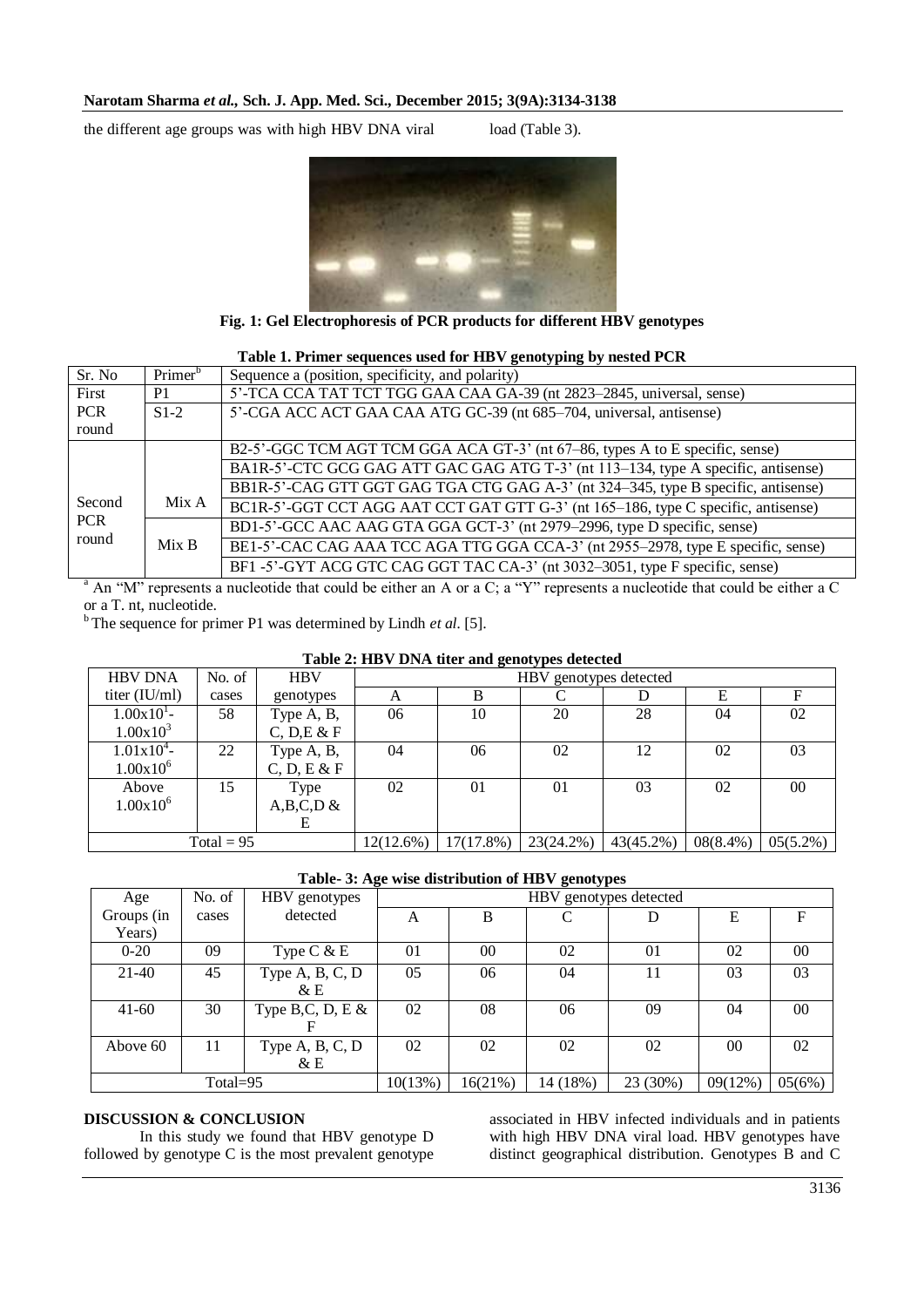are prevalent in the Far East and in South-East Asia, where HBV infection is highly endemic and perinatal or vertical transmission is the predominant mode of transmission [6-8].The HBV genotype is a variable that could potentially influence the outcome of chronic hepatitis B and the success of antiviral therapy. The influence of the HBV genotype on chronic infection has been most intensively studied in high prevalence populations in Asia, where genotypes B and C predominate. The geographical variability in the distribution of HBV genotypes has resulted in most studies comparing either genotype B with genotype C or genotype A with genotype D. Studies from southeast Asia comparing genotypes B and C show that genotype C is associated with higher virus loads [9] and more aggressive liver disease [10, 11]. In India, genotype D is reported to be associated with more-severe liver disease than that associated with genotype A [12]. In a study from western India, genotype D was detected in 92% of subjects, and genotype A was detected in a very small proportion of the population [13]. In another study from northern India, genotypes A and D were found in 46% and 48% of patients with chronic HBV infection, respectively [12]. An HBV genotypedependent response to antiviral therapy has been observed for some drugs but not for others. For IFN-α treatment of HBeAg<sup>+</sup> Chronic Hepatitis (CHB), greater rates of HBeAg seroconversion have been observed for genotype A than for genotype D (49% versus 26%) [14] And for B than for C (39% versus 17%) [15]. Similar results have been found with pegylated IFN- $\alpha$  2b [16, 17]. A trend of higher HBeAg seroconversion rates after pegylated IFN-  $\alpha$  2a treatment of HBeAg<sup>+</sup> CHB has been observed for genotype A compared to genotypes B, C, and D [18].

In conclusion, 95 serum specimens were quantified for HBV DNA vial load and their titer values were observed in-between  $2.33 \times 10^{1}$ -  $5.12 \times 10^{9}$  IU/ml. HBV genotype D (45.2%) followed by HBV genotype C  $(24.2\%)$  & B  $(17.8\%)$  were the most prevalent genotypes detected. The findings also included that HBV viral DNA titer was elevated in HBV genotype D, assuming that HBV genotype D is the most replicated virus & need to be monitored thoroughly during the diagnosis. Type D was most prevalent in age group between 21-40 years. Although type A, E & F were also present but in lower proportion. The utility of novel nested PCR is that it consists of multiple primer sets within a single PCR reaction to produce amplicons of varying sizes that are specific to different DNA sequences for HBV genotyping. This assay system is very useful for rapid and sensitive genotyping of the HBV genomes when either epidemiological and transmission studies of this agent are carried out in large scale. In particular, the assessment of sequence assortment among dissimilar isolates of the virus is important, because variants may differ in their patterns of serologic reactivity, pathogenicity, virulence, and response to therapy. Thus the arena of molecular testing for the diagnosis and management of HBV infection has shown steady improvement in technology and standardization for the proper therapeutics and clinical outcomes.

#### **Acknowledgement:**

The authors are grateful to Honorable Chairman, Shri Guru Ram Rai Education Mission for his kind support, guidance and favor.

### **REFERENCES**

- 1. Lindh M, Anderson AS, Gusdal A; Genotypes, nt 1858 variants, and geographic origin of hepatitis B virus—large-scale analysis using a new genotyping method. J. Infect. Dis. 1997; 175:1285–1293.
- 2. Shih JWK, Cheung LC, Alter HJ, Lee LM, JR Gu; Strain analysis of hepatitis B virus on the basis of restriction endonuclease analysis of polymerase chain reaction products. J. Clin. Microbiol. 1991; 29:1640–1644.
- 3. Stuyver L, Gendt SD, Geyt CV, Zoulim F, Fried M, Schinazi RF, Rossau R; A new genotype of hepatitis B virus: complete genome and phylogenetic relatedness. J. Gen. Virol. 2000; 81:67–74.
- 4. Mizokami M, Nakano T, Orito E, Tanaka Y, Sakugawa H, Mukaide M, et al.; Hepatitis B virus genotype assignment using restriction fragment length polymorphism patterns. FEBS Lett. 1999; 450:66–71.
- 5. Naito H, Hayashi S, Abe K; Rapid and specific genotyping system for hepatitis B virus corresponding to six major genotypes by PCR using type-specific primers. J Clin Microbiol 2001; 39:362–4.
- 6. Nakayoshi T, Maeshiro T, Nakayoshi T, Nakasone H, Sakugawa H, Kinjo F, et al. Difference in prognosis between patients infected with hepatitis B virus with genotype B and those with genotype C in the Okinawa Islands: a prospective study. J Med Virol 2003; 70:350-4.
- 7. Chan HL, Wong ML, Hui AY, Hung LC, Chan FK, Sung JJ; Hepatitis B virus genotype C takes a more aggressive disease course than hepatitis B virus genotype B in hepatitis B e antigen-positive patients. J Clin Microbiol 2003; 41:1277-9.
- 8. Sumi H, Yokosuka O, Seki N, Arai M, Imazeki F, Kurihara T, et al.; Influence of hepatitis B virus genotypes on the progression of chronic type B liver disease. Hepatology 2003; 37:19-26.
- 9. Sugauchi F, Chutaputti A, Orito E, Kato H, Suzuki S, Ueda R et al.; Hepatitis B viral genotypes and clinical relevance. Hepatitis B virus genotypes and clinical manifestation among hepatitis B carriers in Thailand. J Gastroenterol Hepatol 2002; 17(6):671– 6.